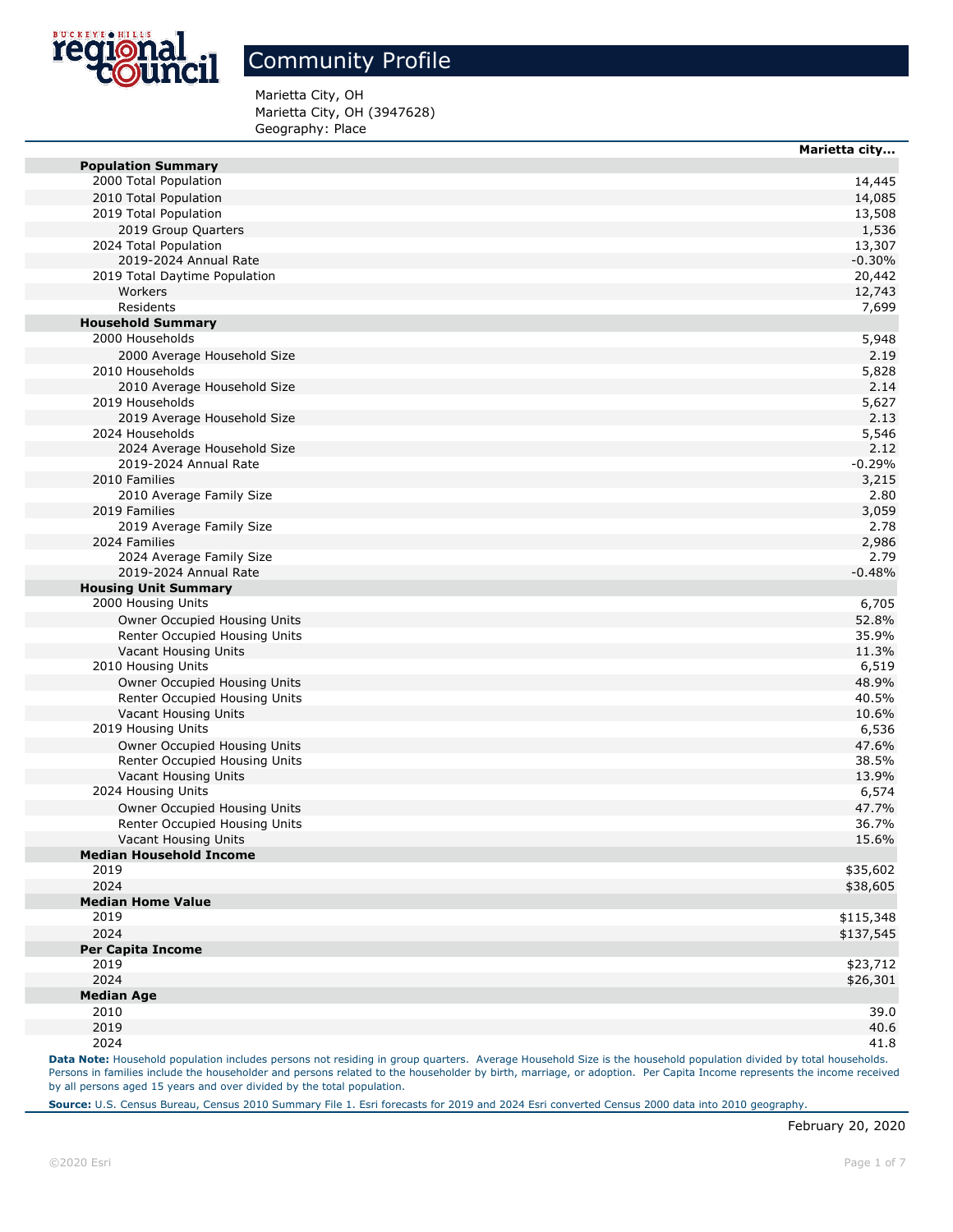

Marietta City, OH (3947628) Geography: Place Marietta City, OH **Prepared by Esri** Prepared by Esri

|                                            | Marietta city |
|--------------------------------------------|---------------|
| 2019 Households by Income                  |               |
| Household Income Base                      | 5,627         |
| $<$ \$15,000                               | 21.4%         |
| $$15,000 - $24,999$                        | 15.6%         |
| \$25,000 - \$34,999                        | 12.2%         |
| \$35,000 - \$49,999                        | 14.5%         |
| \$50,000 - \$74,999                        | 12.8%         |
| \$75,000 - \$99,999                        | 10.3%         |
| $$100,000 - $149,999$                      | 7.7%          |
| \$150,000 - \$199,999                      | 1.9%          |
| $$200,000+$                                | 3.6%          |
| Average Household Income                   | \$56,494      |
| 2024 Households by Income                  |               |
| Household Income Base                      | 5,546         |
| $<$ \$15,000                               | 19.7%         |
| $$15,000 - $24,999$                        | 13.3%         |
| \$25,000 - \$34,999                        | 12.6%         |
| \$35,000 - \$49,999                        | 14.5%         |
| \$50,000 - \$74,999                        | 13.7%         |
| \$75,000 - \$99,999                        | 11.1%         |
| $$100,000 - $149,999$                      | 8.9%          |
| \$150,000 - \$199,999                      | 2.3%          |
| $$200,000+$                                | 3.9%          |
| Average Household Income                   | \$62,700      |
| 2019 Owner Occupied Housing Units by Value |               |
|                                            |               |
| Total                                      | 3,109         |
| $<$ \$50,000                               | 9.5%          |
| \$50,000 - \$99,999                        | 34.8%         |
| \$100,000 - \$149,999                      | 18.5%         |
| \$150,000 - \$199,999                      | 13.1%         |
| \$200,000 - \$249,999                      | 7.2%          |
| \$250,000 - \$299,999                      | 3.3%          |
| \$300,000 - \$399,999                      | 5.9%          |
| \$400,000 - \$499,999                      | 5.3%          |
| \$500,000 - \$749,999                      | 1.9%          |
| \$750,000 - \$999,999                      | 0.2%          |
| $$1,000,000 - $1,499,999$                  | 0.3%          |
| \$1,500,000 - \$1,999,999                  | $0.0\%$       |
| \$2,000,000 +                              | 0.0%          |
| Average Home Value                         | \$161,234     |
| 2024 Owner Occupied Housing Units by Value |               |
| Total                                      | 3,136         |
| $<$ \$50,000                               | 7.3%          |
| \$50,000 - \$99,999                        | 29.5%         |
| \$100,000 - \$149,999                      | 17.5%         |
| \$150,000 - \$199,999                      | 14.3%         |
| \$200,000 - \$249,999                      | 9.2%          |
| \$250,000 - \$299,999                      | 4.3%          |
| \$300,000 - \$399,999                      | 6.8%          |
| \$400,000 - \$499,999                      | 7.5%          |
| \$500,000 - \$749,999                      | 3.1%          |
| \$750,000 - \$999,999                      | 0.2%          |
| \$1,000,000 - \$1,499,999                  | 0.2%          |
| \$1,500,000 - \$1,999,999                  | $0.0\%$       |
| $$2,000,000 +$                             | 0.0%          |
| Average Home Value                         | \$184,869     |

Data Note: Income represents the preceding year, expressed in current dollars. Household income includes wage and salary earnings, interest dividends, net rents, pensions, SSI and welfare payments, child support, and alimony.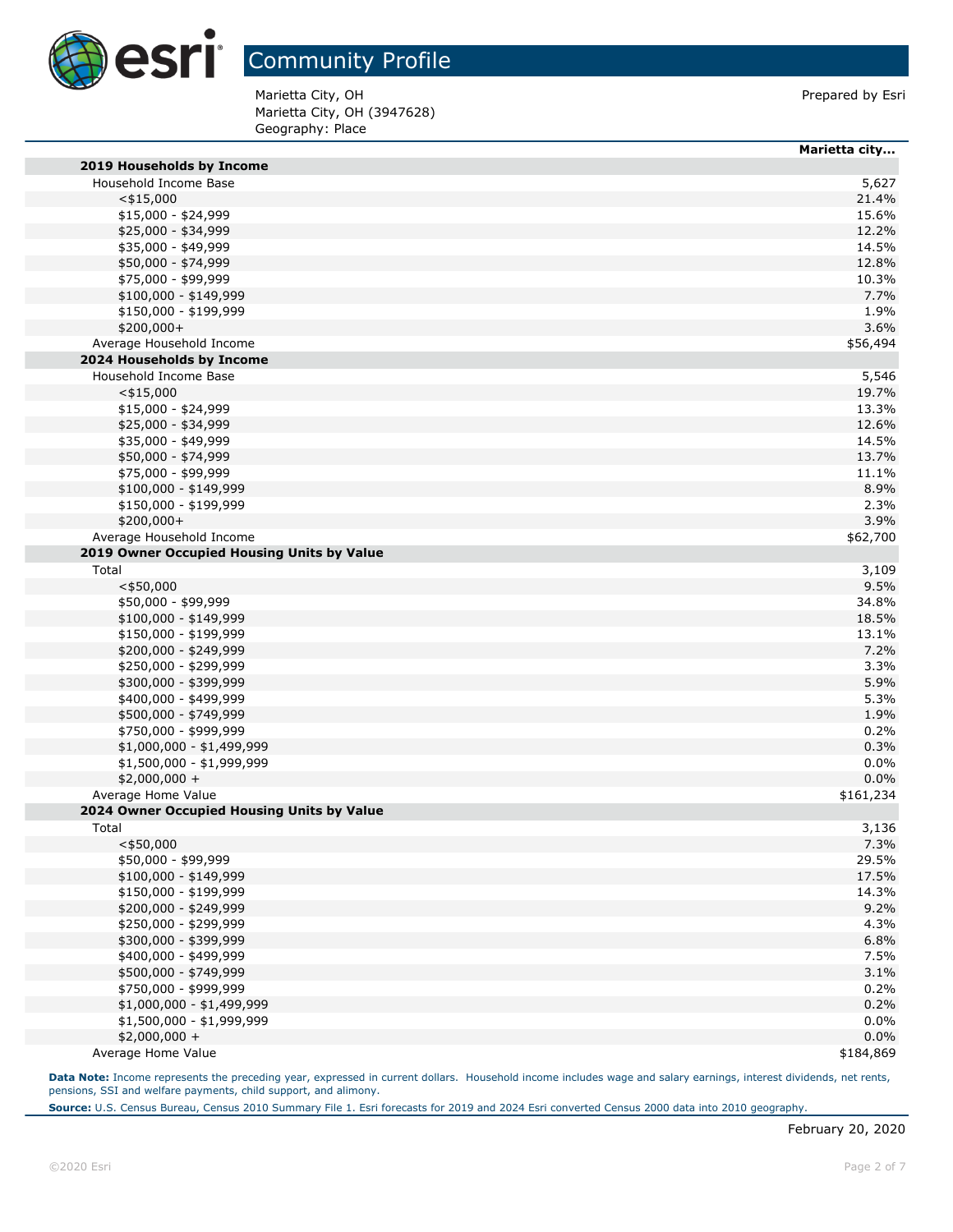

Marietta City, OH (3947628) Geography: Place Marietta City, OH **Prepared by Esri** 

|                        | Marietta city |
|------------------------|---------------|
| 2010 Population by Age |               |
| Total                  | 14,085        |
| $0 - 4$                | 5.7%          |
| $5 - 9$                | 5.3%          |
| $10 - 14$              | 4.8%          |
| $15 - 24$              | 19.1%         |
| $25 - 34$              | 11.2%         |
| $35 - 44$              | 9.9%          |
| $45 - 54$              | 13.1%         |
| $55 - 64$              | 12.6%         |
| $65 - 74$              | 8.2%          |
| 75 - 84                | 6.8%          |
| $85 +$                 | 3.4%          |
| $18 +$                 | 81.1%         |
|                        |               |
| 2019 Population by Age |               |
| Total                  | 13,506        |
| $0 - 4$                | 5.0%          |
| $5 - 9$                | 4.9%          |
| $10 - 14$              | 4.9%          |
| $15 - 24$              | 17.1%         |
| $25 - 34$              | 12.2%         |
| $35 - 44$              | 10.0%         |
| $45 - 54$              | 10.0%         |
| $55 - 64$              | 13.4%         |
| $65 - 74$              | 11.7%         |
| $75 - 84$              | 6.9%          |
| $85 +$                 | 3.9%          |
| $18 +$                 | 82.4%         |
| 2024 Population by Age |               |
| Total                  | 13,306        |
| $0 - 4$                | 4.9%          |
| $5 - 9$                | 4.8%          |
| $10 - 14$              | 4.8%          |
| $15 - 24$              | 17.4%         |
| $25 - 34$              | 10.6%         |
| $35 - 44$              | 10.9%         |
| $45 - 54$              | 9.4%          |
| $55 - 64$              | 11.7%         |
| $65 - 74$              | 13.3%         |
| 75 - 84                | 8.2%          |
| $85 +$                 | 4.1%          |
| $18 +$                 | 82.6%         |
| 2010 Population by Sex |               |
| Males                  | 6,608         |
| Females                | 7,477         |
| 2019 Population by Sex |               |
| Males                  | 6,417         |
| Females                | 7,089         |
|                        |               |
| 2024 Population by Sex |               |
| Males                  | 6,329         |
| Females                | 6,977         |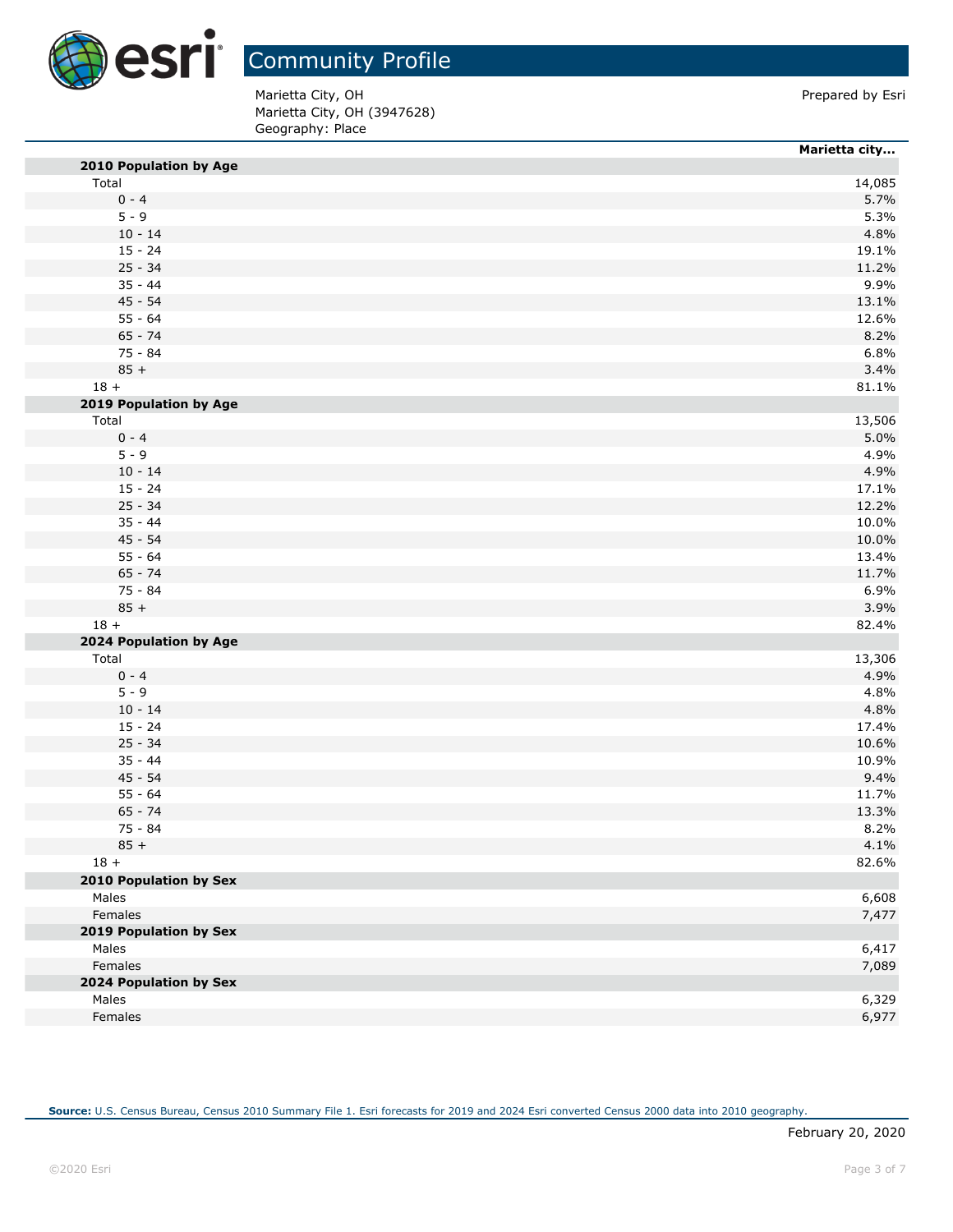

T.

г

## Community Profile

Marietta City, OH **Prepared by Esri** Marietta City, OH (3947628) Geography: Place

|                                                    | Marietta city |
|----------------------------------------------------|---------------|
| 2010 Population by Race/Ethnicity                  |               |
| Total                                              | 14,085        |
| White Alone                                        | 94.9%         |
| <b>Black Alone</b>                                 | 1.3%          |
| American Indian Alone                              | 0.3%          |
| Asian Alone                                        | 1.4%          |
| Pacific Islander Alone                             | 0.0%          |
| Some Other Race Alone                              | 0.5%          |
| Two or More Races                                  | 1.5%          |
| Hispanic Origin                                    | 1.1%          |
| Diversity Index                                    | 11.8          |
| 2019 Population by Race/Ethnicity                  |               |
| Total                                              | 13,509        |
| White Alone                                        | 93.7%         |
| <b>Black Alone</b>                                 | 1.5%          |
| American Indian Alone                              | 0.3%          |
| Asian Alone                                        | 1.8%          |
| Pacific Islander Alone                             | 0.0%          |
| Some Other Race Alone                              | 0.7%          |
| Two or More Races                                  | 2.0%          |
| Hispanic Origin                                    | 1.7%          |
| Diversity Index                                    | 15.2          |
| 2024 Population by Race/Ethnicity                  |               |
| Total                                              | 13,307        |
| White Alone                                        | 92.8%         |
| <b>Black Alone</b>                                 | 1.6%          |
| American Indian Alone                              | 0.3%          |
| Asian Alone                                        | 2.1%          |
| Pacific Islander Alone                             | 0.0%          |
| Some Other Race Alone                              | 0.8%          |
| Two or More Races                                  | 2.4%          |
| Hispanic Origin                                    | 2.1%          |
| Diversity Index                                    | 17.4          |
| 2010 Population by Relationship and Household Type |               |
| Total                                              | 14,085        |
| In Households                                      | 88.7%         |
| In Family Households                               | 66.3%         |
| Householder                                        | 22.8%         |
| Spouse                                             | 15.7%         |
| Child                                              | 23.5%         |
| Other relative                                     | 1.8%          |
| Nonrelative                                        | 2.4%          |
| In Nonfamily Households                            | 22.4%         |
| In Group Quarters                                  | 11.3%         |
| <b>Institutionalized Population</b>                | 3.4%          |
| Noninstitutionalized Population                    | 7.8%          |

Data Note: Persons of Hispanic Origin may be of any race. The Diversity Index measures the probability that two people from the same area will be from different race/ethnic groups.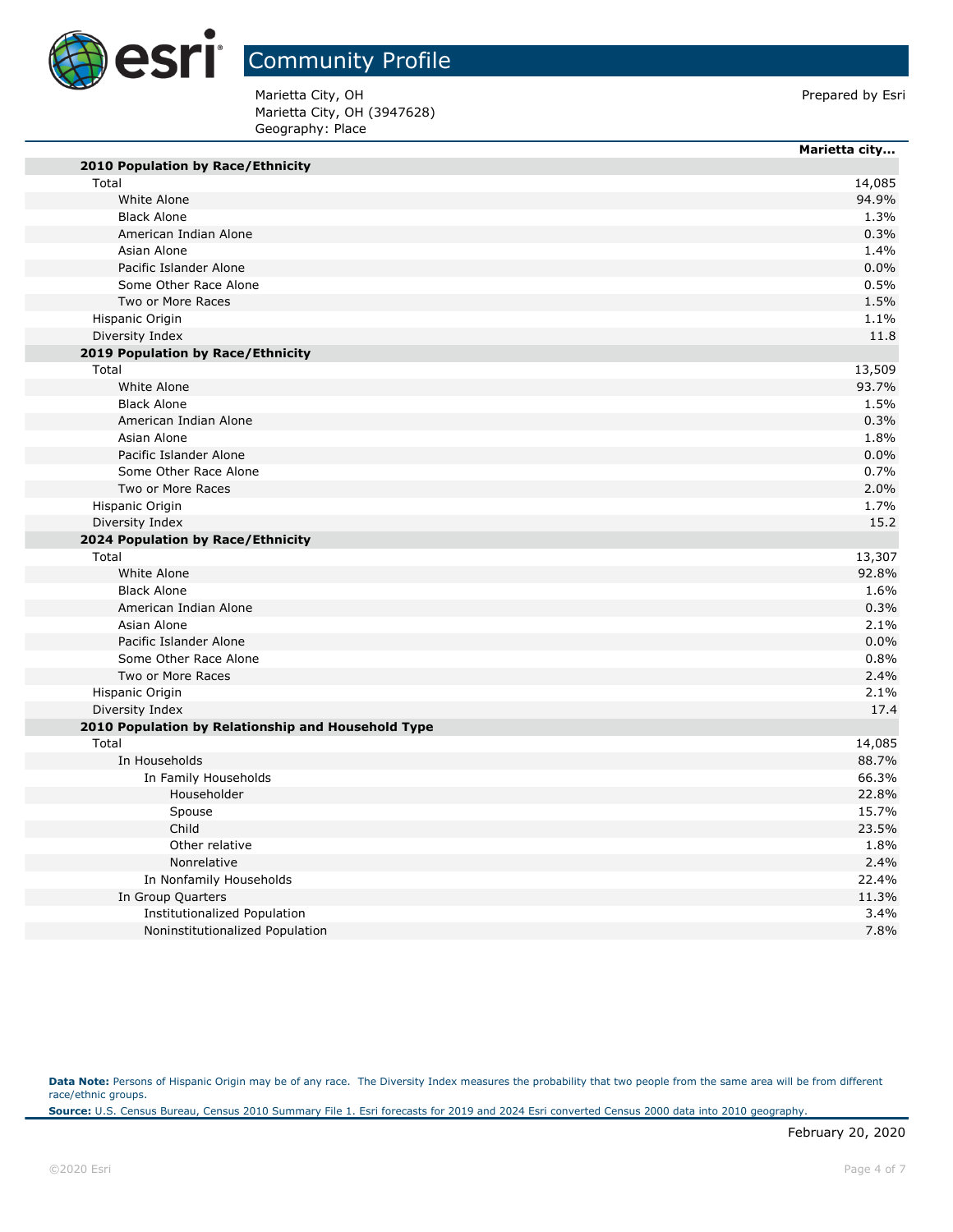

Marietta City, OH (3947628) Geography: Place Marietta City, OH **Prepared by Esri** 

|                                               | Marietta city |
|-----------------------------------------------|---------------|
| 2019 Population 25+ by Educational Attainment |               |
| Total                                         | 9,202         |
| Less than 9th Grade                           | 2.4%          |
| 9th - 12th Grade, No Diploma                  | 7.6%          |
| High School Graduate                          | 31.7%         |
| GED/Alternative Credential                    | 5.0%          |
| Some College, No Degree                       | 18.0%         |
| Associate Degree                              | 9.6%          |
| Bachelor's Degree                             | 15.9%         |
| Graduate/Professional Degree                  | 9.9%          |
| 2019 Population 15+ by Marital Status         |               |
| Total                                         | 11,511        |
| <b>Never Married</b>                          | 39.2%         |
| Married                                       | 39.1%         |
| Widowed                                       | 8.9%          |
| Divorced                                      | 12.8%         |
| 2019 Civilian Population 16+ in Labor Force   |               |
| Civilian Employed                             | 96.0%         |
| Civilian Unemployed (Unemployment Rate)       | 4.0%          |
| 2019 Employed Population 16+ by Industry      |               |
| Total                                         | 5,846         |
| Agriculture/Mining                            | 0.9%          |
| Construction                                  | 7.7%          |
| Manufacturing                                 | 8.5%          |
| <b>Wholesale Trade</b>                        | 2.3%          |
| Retail Trade                                  | 10.9%         |
| Transportation/Utilities                      | 3.8%          |
| Information                                   | 2.7%          |
| Finance/Insurance/Real Estate                 | 5.3%          |
| Services                                      | 52.2%         |
| <b>Public Administration</b>                  | 5.6%          |
| 2019 Employed Population 16+ by Occupation    |               |
| Total                                         | 5,845         |
| <b>White Collar</b>                           | 53.7%         |
| Management/Business/Financial                 | 10.7%         |
| Professional                                  | 21.9%         |
| Sales                                         | 9.3%          |
| Administrative Support                        | 11.8%         |
| Services                                      | 23.9%         |
| <b>Blue Collar</b>                            | 22.4%         |
| Farming/Forestry/Fishing                      | $0.0\%$       |
| Construction/Extraction                       | 4.9%          |
| Installation/Maintenance/Repair               | 2.8%          |
| Production                                    | 6.8%          |
| Transportation/Material Moving                | 7.9%          |
| 2010 Population By Urban/ Rural Status        |               |
| <b>Total Population</b>                       | 14,085        |
| Population Inside Urbanized Area              | 0.0%          |
| Population Inside Urbanized Cluster           | 97.4%         |
| Rural Population                              | 2.6%          |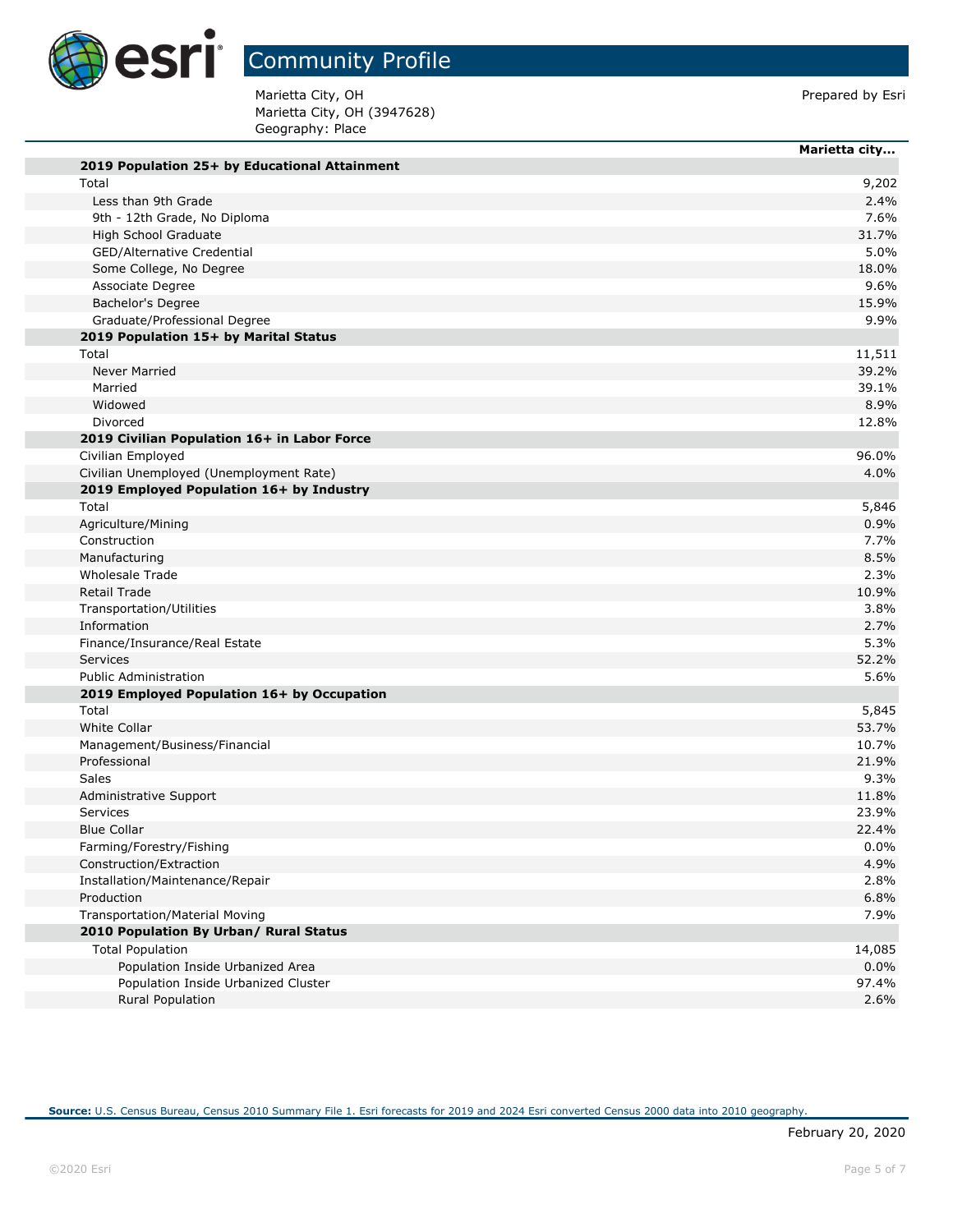

**Marietta city...**

Marietta City, OH **Prepared by Esri** Prepared by Esri Marietta City, OH (3947628) Geography: Place

| 2010 Households by Type                       |       |
|-----------------------------------------------|-------|
| Total                                         | 5,828 |
| Households with 1 Person                      | 37.4% |
| Households with 2+ People                     | 62.6% |
| Family Households                             | 55.2% |
| Husband-wife Families                         | 37.9% |
| With Related Children                         | 13.3% |
| Other Family (No Spouse Present)              | 17.2% |
| Other Family with Male Householder            | 4.3%  |
| With Related Children                         | 2.7%  |
| Other Family with Female Householder          | 13.0% |
| With Related Children                         | 8.8%  |
| Nonfamily Households                          | 7.5%  |
|                                               |       |
| All Households with Children                  | 25.3% |
|                                               |       |
| Multigenerational Households                  | 2.1%  |
| Unmarried Partner Households                  | 8.3%  |
| Male-female                                   | 7.5%  |
| Same-sex                                      | 0.8%  |
| 2010 Households by Size                       |       |
| Total                                         | 5,828 |
| 1 Person Household                            | 37.4% |
| 2 Person Household                            | 34.0% |
| 3 Person Household                            | 13.6% |
| 4 Person Household                            | 9.0%  |
| 5 Person Household                            | 4.2%  |
| 6 Person Household                            | 1.2%  |
| 7 + Person Household                          | 0.5%  |
| 2010 Households by Tenure and Mortgage Status |       |
| Total                                         | 5,828 |
| Owner Occupied                                | 54.7% |
| Owned with a Mortgage/Loan                    | 31.9% |
| Owned Free and Clear                          | 22.8% |
| <b>Renter Occupied</b>                        | 45.3% |
| 2010 Housing Units By Urban/ Rural Status     |       |
| <b>Total Housing Units</b>                    | 6,519 |
| Housing Units Inside Urbanized Area           | 0.0%  |
| Housing Units Inside Urbanized Cluster        | 97.5% |
| <b>Rural Housing Units</b>                    | 2.5%  |
|                                               |       |

Data Note: Households with children include any households with people under age 18, related or not. Multigenerational households are families with 3 or more parent-child relationships. Unmarried partner households are usually classified as nonfamily households unless there is another member of the household related to the householder. Multigenerational and unmarried partner households are reported only to the tract level. Esri estimated block group data, which is used to estimate polygons or non-standard geography.

**Source:** U.S. Census Bureau, Census 2010 Summary File 1. Esri forecasts for 2019 and 2024 Esri converted Census 2000 data into 2010 geography.